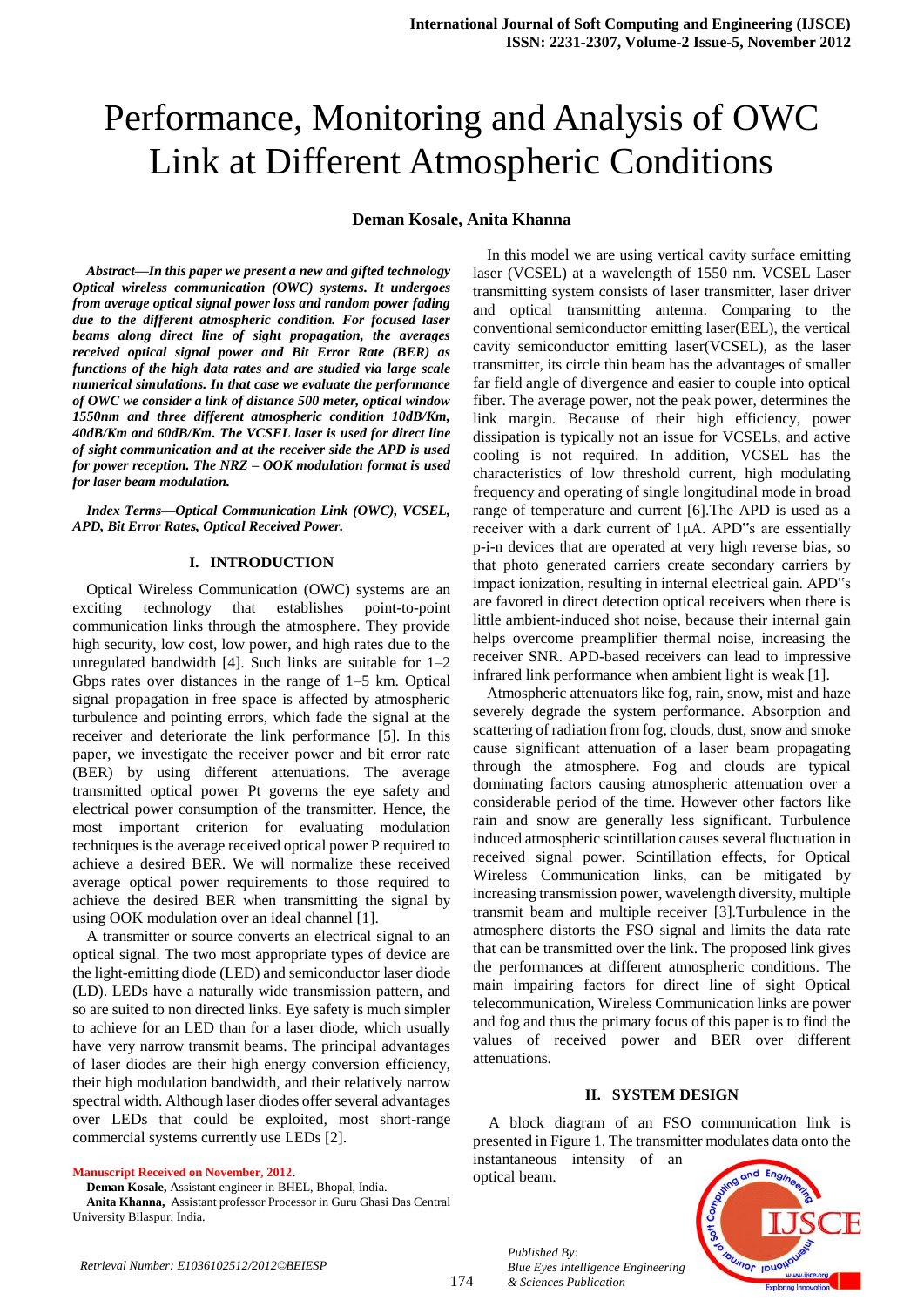In this paper, we consider intensity modulated direct detection channels using OOK modulation, which is widely employed in practical systems.



**Fig.1 Model of Optical Wireless Communication Link**

The technically simplest digital modulation scheme is amplitude-shift keying (2 ASK). In optical systems it is referred to as on-off keying (OOK). OOK is an intensity modulation scheme where the light source (carrier) is turned on to transmit a logic "one" and turned off to transmit a "zero". In its simplest form this modulation scheme is called NRZ (non-return-to-zero)-OOK. Besides NRZ also other codes exist. The most common one besides NRZ is RZ (return to- zero) coding. The advantages of RZ compared to NRZ are its higher sensitivity [7] and the fact that the clock frequency lies within the modulation spectrum. Unfortunately, both NRZ and RZ can lead to loss of clock synchronization if long strings of ones or zeros are transmitted. With such a variant of RZ the clock of the digital signal can easily be recovered. These advantages come at the cost of a requirement of twice the bandwidth of NRZ in order to fulfill the Nyquist–Shannon theorem. That RZ can also work when using the same bandwidth as for NRZ [7]. Table I shows the parameter and their specification taken in to consideration during the simulation.

| <b>Parameter</b>              | <b>Description/Values</b> |
|-------------------------------|---------------------------|
| Transmitter type              | <b>VCSEL</b>              |
| Tx. Wavelength                | 1550 nm                   |
| Tx. Optical power             | $1.3$ dBm                 |
| Tx. Aperture diameter         | $180 \text{ mm}$          |
| <b>Link Distance</b>          | 500 meter                 |
| Pd_APD Multiplier             | 1.0                       |
| APD ionization coefficient    | 1.0                       |
| <b>APD Quantum Efficiency</b> | 0.8                       |
|                               |                           |

**TABLE1. Technical Specification for OWC Link**

| <b>APD Dark Current</b><br>1µA         |
|----------------------------------------|
|                                        |
| Sigma Add<br>1.9                       |
| Divergence Angle<br>3 <sub>mrad</sub>  |
| <b>NRZ</b><br><b>Modulation Type</b>   |
| <b>PRBS</b><br><b>Bit Pattern Type</b> |
| Gaussian<br>Distribution               |

### **III. SIMULATION RESULTS**

The signal attenuation in this model is based on the FSO range equation that combines attenuation and geometrical aspects to calculate the received optical power as function of range and receiver aperture size.

$$
P_{RX} = \frac{A_{RX}}{\pi (\theta / 2 + L)^2} * 10^{-\alpha \frac{L}{10}} * P_{TX} + P_{BG} \dots \dots \tag{1}
$$

Here PRX is the received signal, PTX - transmitted signal, ARX is receiver aperture area, **θ** - beam divergence angle, T combined transmitter receiver optical efficiency, P<sub>BG</sub> - optical power of background radiation,  $L - link$  range (500meter), and  $\alpha$  – environmental attenuation in dB/km. The first term in parenthesis is a geometrical attenuation due to beam spreading and is calculated for given parameters ARX, **θ**, and L as a ratio of aperture to signal beam cross-section. The atmospheric attenuation  $\alpha$  is a not a linear function of distance, it depends on many factors and changes randomly with time. Combining together optical efficiency and attenuation, we can re-write the above equation in the following form.<br> $\begin{bmatrix} a_{geom} - a_{add} \end{bmatrix}$ 

$$
P_{RX} = 10^{\frac{[a_{geom}-a_{add}]}{10}} * P_{RX} + P_{BG} \dots \dots \dots \tag{2}
$$

Where αadd represents total additional attenuation in dB for given distance and is specified with a mean value and standard deviation. According to lognormal model the logarithm of signal intensity is a Gaussian random variable. Hence, the signal attenuation in dB units, αadd*,* is a Gaussian random variable as well [8].

The BER Bit Error Rate of a system is depends upon the several conditions like distance, bit rates, wavelength and atmospheric turbulences. In our model we have calculated the BER at different data rates (1.0 Gbps to 3.75 Gbps) over three different atmospheric attenuations 10dB/km, 40dB/Km and 60dB/Km. From the figure 2 we can see that the Bit Error Rate is different upto data rates of 1.75 Gbps but when we increase the data rate the BER is increasing rapidly and approaching to same values at 40dB/Km and 60dB/Km. The wavelength is used in this simulation is 1550nm and distance is 500 meters.



**Fig.2 BER vs. Bit Rate at Different Attenuations**

Results of receiver power versus bit rates with three atmospheric attenuations are shown in Fig 3, 4, and 5. From these figures we can see the higher is attenuation the received power at receiver side is very less which degrade the system performances.